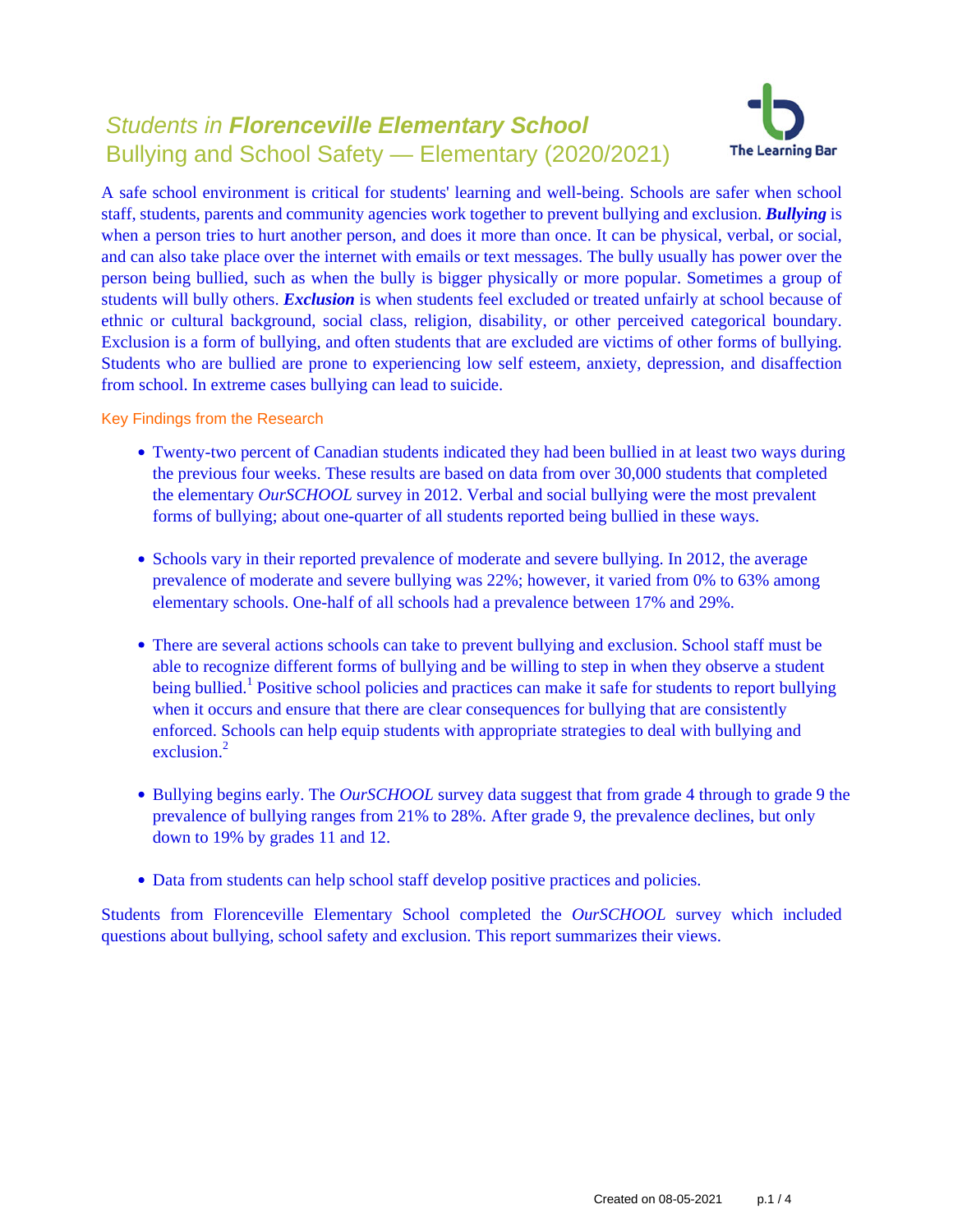### **1. The prevalence of school bullying**

The literature distinguishes between bullies, victims and those who are both bullies and the victims of bullying.<sup>3</sup> The percentage of students who report being victims of bullying is a useful school-level measure of the extent of bullying and its potential effects on youth. Students' reports of taking part in bullying and students' accounts of witnessing bullying are less useful as a school measure, because even a single incident of bullying may be seen or talked about by a wide range of students.

Overall, 60% of students in Florenceville Elementary School reported being a victim of bullying for at least one of the four types of bullying. In addition, *OurSCHOOL* classifies students as being moderate or severe victims. Figure 1 - shows the results for all students in Florenceville Elementary School, and separately for boys and girls, compared with the national average. Figure 2 indicates the types of bullying most often experienced by the students at Florenceville Elementary School. The results are based on students' reports of being victims of physical, social, verbal and cyber bullying in the previous 30 days.

**Figure 1: Prevalence of bullying at Florenceville Elementary School**





### **2. Where and when bullying occurs**

Bullying tends to occur most frequently in classrooms, hallways and the lunchroom, but this can vary among schools.<sup>4</sup> Students quickly learn where the 'hot-spots' are, which tend to be places where there is inadequate supervision.<sup>5</sup> Students at Florenceville Elementary School were asked where bullying happened most often in and near their school. The results are shown in Figure 3.





The students at Florenceville Elementary School were also asked when bullying most often occurred. Figure 4 displays the results.





Created on 08-05-2021 p.2 / 4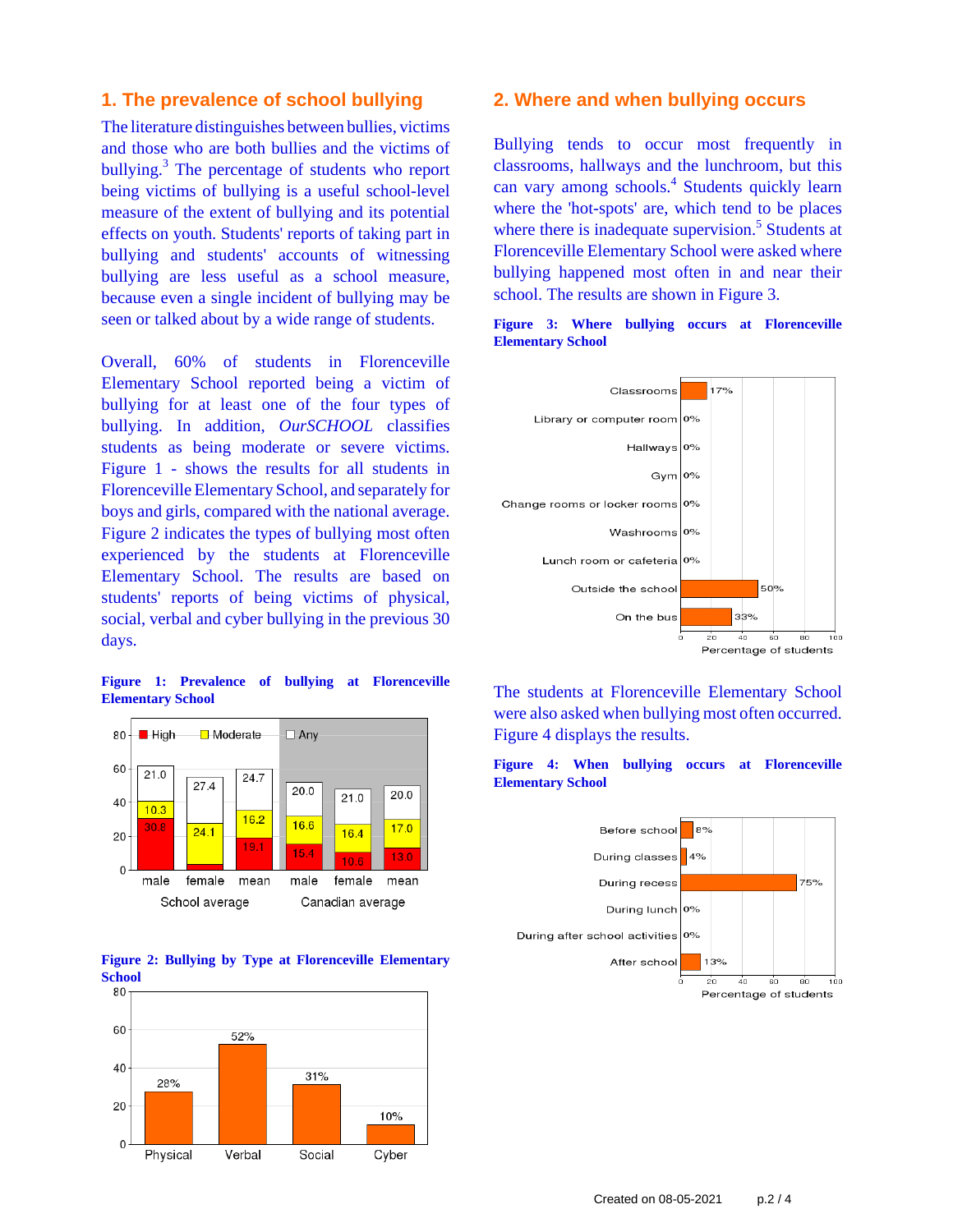# **3. How students respond to bullying**

Students in Florenceville Elementary School who reported being bullied in the past four weeks were asked what they did the last time they were bullied. Figure 5 summarizes their responses.





Figure 6 summarizes student responses when they saw or heard about a student being bullied.

### **Figure 6: Response when others are bullied at Florenceville Elementary School**



### **4. Measures to prevent bullying**

School policies and practices can help prevent student bullying. Students at Florenceville Elementary School indicated the extent to which they felt certain anti-bullying measures were practiced in their school. Figure 7 shows the percentage of students that agreed or strongly agreed that these practices were evident in their school.



### **Figure 7: Measures to prevent bullying at Florenceville Elementary School**

# **5. Students who feel excluded**

Many students feel excluded by their peers because of their ethnic or cultural background, social class, religion, disability, or other perceived categorical boundaries. Figure 8 shows the percentage of students who felt excluded by other students for various reasons.

### **Figure 8: Reasons students feel excluded at Florenceville Elementary School**